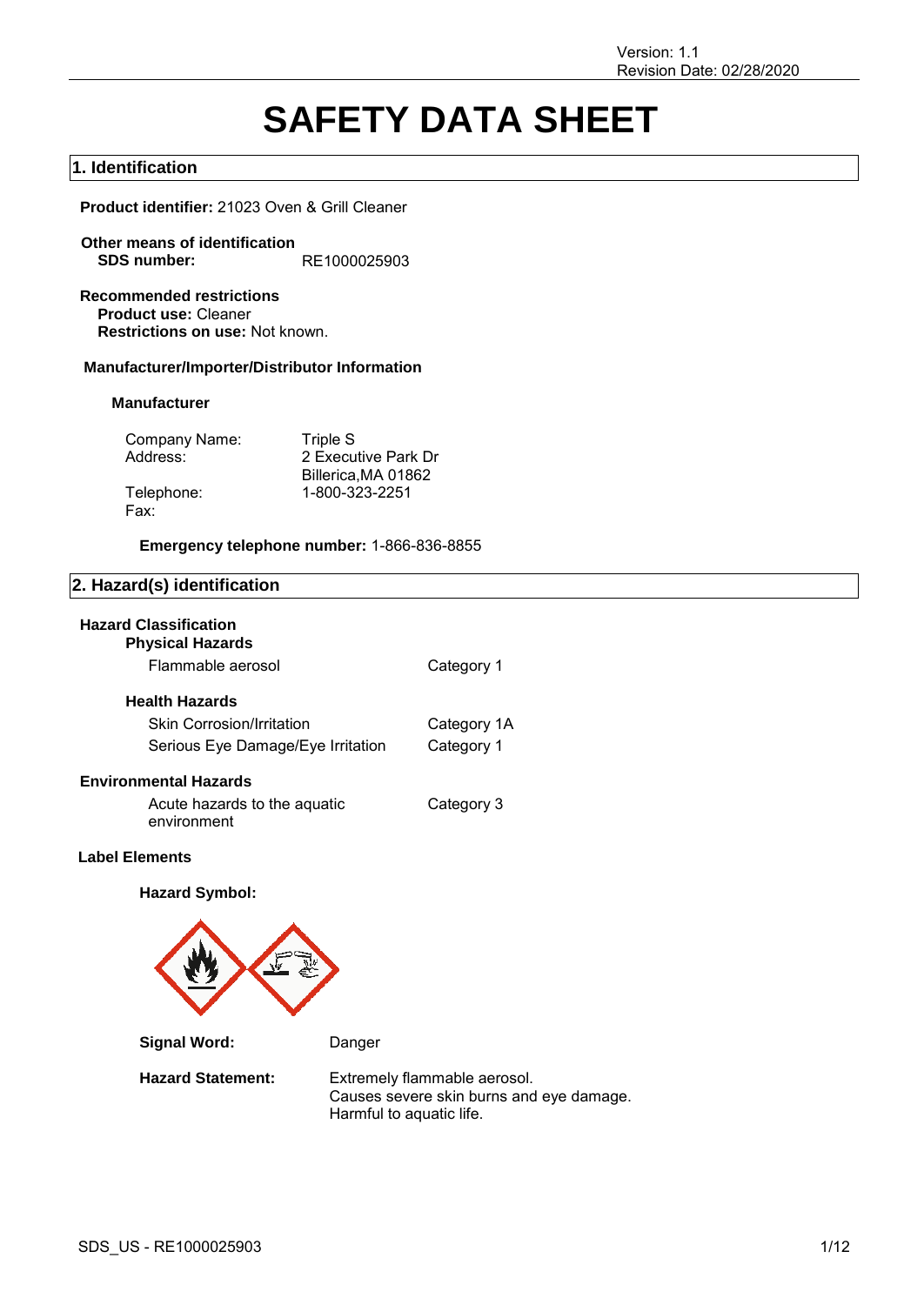| Precautionary<br><b>Statements</b>            |                                                                                                                                                                                                                                                                                                                                                                                                                                                                                                                     |
|-----------------------------------------------|---------------------------------------------------------------------------------------------------------------------------------------------------------------------------------------------------------------------------------------------------------------------------------------------------------------------------------------------------------------------------------------------------------------------------------------------------------------------------------------------------------------------|
| <b>Prevention:</b>                            | Keep away from heat, hot surfaces, sparks, open flames and other ignition<br>sources. No smoking. Do not spray on an open flame or other ignition<br>source. Do not pierce or burn, even after use. Do not breathe<br>dust/fume/gas/mist/vapors/spray. Wash thoroughly after handling. Wear<br>protective gloves/protective clothing/eye protection/face protection. Avoid<br>release to the environment.                                                                                                           |
| <b>Response:</b>                              | IF INHALED: Remove person to fresh air and keep comfortable for<br>breathing. IF IN EYES: Rinse cautiously with water for several minutes.<br>Remove contact lenses, if present and easy to do. Continue rinsing. IF ON<br>SKIN (or hair): Take off immediately all contaminated clothing. Rinse skin<br>with water [or shower]. IF SWALLOWED: Rinse mouth. Do NOT induce<br>vomiting. Immediately call a POISON CENTER/doctor. Specific treatment<br>(see on this label). Wash contaminated clothing before reuse. |
| Storage:                                      | Protect from sunlight. Do not expose to temperatures exceeding<br>50°C/122°F. Store locked up.                                                                                                                                                                                                                                                                                                                                                                                                                      |
| Disposal:                                     | Dispose of contents/container to an appropriate treatment and disposal<br>facility in accordance with applicable laws and regulations, and product<br>characteristics at time of disposal.                                                                                                                                                                                                                                                                                                                          |
| Hazard(s) not otherwise<br>classified (HNOC): | None.                                                                                                                                                                                                                                                                                                                                                                                                                                                                                                               |

## **3. Composition/information on ingredients**

## **Mixtures**

| <b>Chemical Identity</b>      | <b>CAS number</b> | Content in percent (%)* |
|-------------------------------|-------------------|-------------------------|
| Sodium hydroxide (Na(OH))     | 1310-73-2         | $5 - 10\%$              |
| <b>Butane</b>                 | 106-97-8          | 1 - $< 5\%$             |
| Ethanol, 2-(2-butoxyethoxy)-  | 112-34-5          | $1 - 5\%$               |
| Propane                       | 74-98-6           | 1 - $< 5\%$             |
| Alcohols, C10-16, ethoxylated | 68002-97-1        | $0.1 - 1\%$             |

\* All concentrations are percent by weight unless ingredient is a gas. Gas concentrations are in percent by volume.

## **4. First-aid measures**

| Ingestion:           | Call a physician or poison control center immediately. Rinse mouth. Never<br>give liquid to an unconscious person. Do not induce vomiting without advice<br>from poison control center.                                                                                                                                                                                                                                                                       |
|----------------------|---------------------------------------------------------------------------------------------------------------------------------------------------------------------------------------------------------------------------------------------------------------------------------------------------------------------------------------------------------------------------------------------------------------------------------------------------------------|
| Inhalation:          | Call a physician or poison control center immediately. If breathing stops,<br>provide artificial respiration. Move to fresh air. If breathing is difficult, give<br>oxygen.                                                                                                                                                                                                                                                                                   |
| <b>Skin Contact:</b> | Symptoms may be delayed. Important to remove the substance from the<br>skin immediately. Wash off promptly and flush contaminated skin with<br>water. Promptly remove clothing if soaked through and flush skin with<br>water. Call a physician or poison control center immediately. Immediately<br>flush with plenty of water for at least 15 minutes while removing<br>contaminated clothing and shoes. Destroy or thoroughly clean<br>contaminated shoes. |
| Eye contact:         | Immediately flush with plenty of water for at least 15 minutes. If easy to do,<br>remove contact lenses. Call a physician or poison control center<br>immediately.                                                                                                                                                                                                                                                                                            |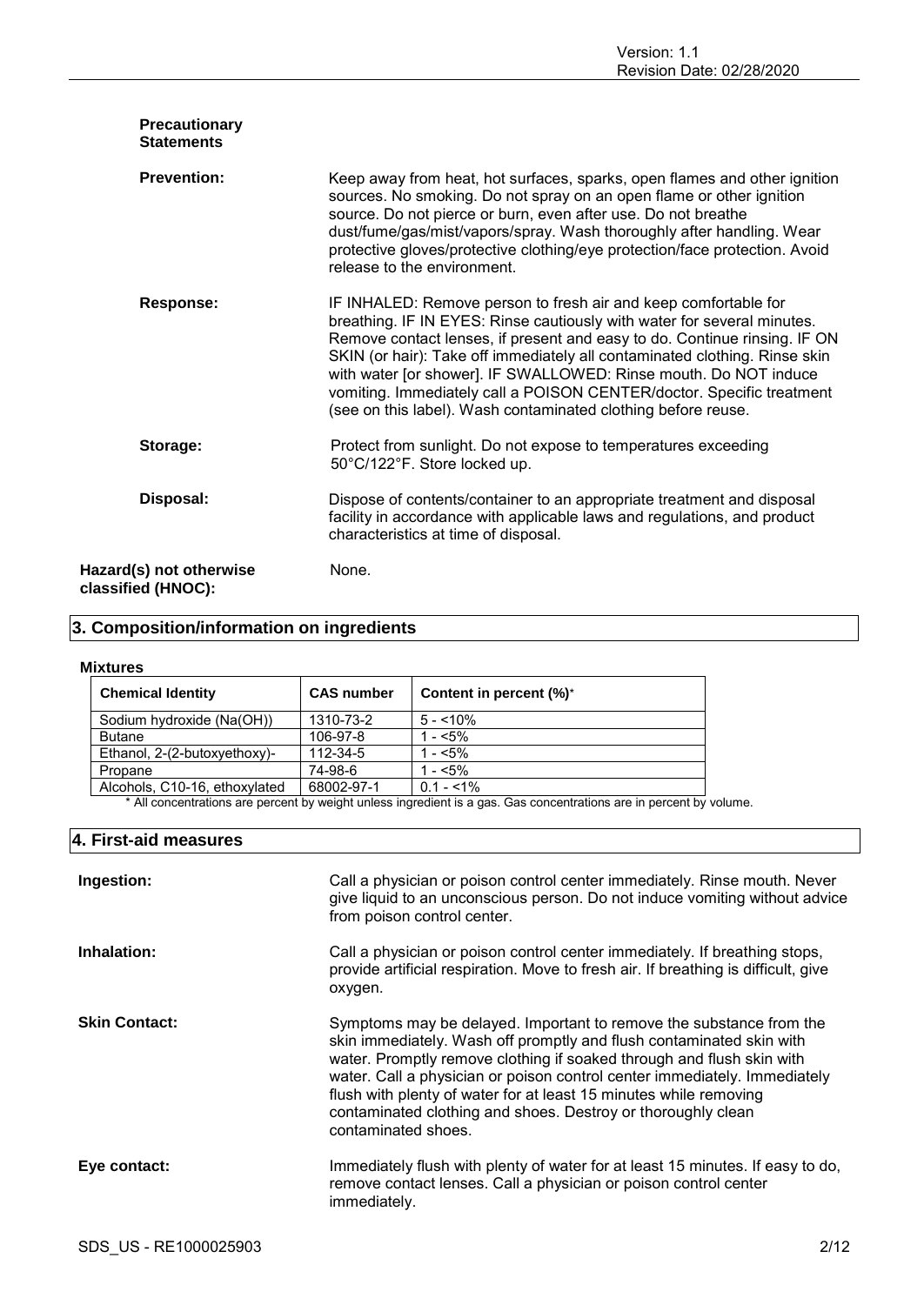## **Most important symptoms/effects, acute and delayed Symptoms:** No data available. **Hazards:** No data available. **Indication of immediate medical attention and special treatment needed Treatment:** No data available. **5. Fire-fighting measures General Fire Hazards:** Use water spray to keep fire-exposed containers cool. Fight fire from a protected location. Move containers from fire area if you can do so without risk. **Suitable (and unsuitable) extinguishing media Suitable extinguishing media:** Use fire-extinguishing media appropriate for surrounding materials. **Unsuitable extinguishing media:** Do not use water jet as an extinguisher, as this will spread the fire. **Specific hazards arising from the chemical:** Vapors may travel considerable distance to a source of ignition and flash back. **Special protective equipment and precautions for firefighters Special fire fighting procedures:** No data available. **Special protective equipment for fire-fighters:** Firefighters must use standard protective equipment including flame retardant coat, helmet with face shield, gloves, rubber boots, and in enclosed spaces, SCBA. **6. Accidental release measures Personal precautions, protective equipment and emergency procedures:** Ventilate closed spaces before entering them. ELIMINATE all ignition sources (no smoking, flares, sparks or flames in immediate area). Keep upwind. See Section 8 of the SDS for Personal Protective Equipment. Do not touch damaged containers or spilled material unless wearing appropriate protective clothing. Keep unauthorized personnel away. **Methods and material for containment and cleaning up:** Absorb spill with vermiculite or other inert material, then place in a container for chemical waste. **Notification Procedures:** Prevent entry into waterways, sewer, basements or confined areas. Stop the flow of material, if this is without risk. ELIMINATE all ignition sources (no smoking, flares, sparks or flames in immediate area). Stop leak if you can do so without risk. **Environmental Precautions:** Avoid release to the environment. Prevent further leakage or spillage if safe to do so. Do not contaminate water sources or sewer. **7. Handling and storage**

**Precautions for safe handling:** Do not get in eyes. Wash hands thoroughly after handling. Keep away from heat, hot surfaces, sparks, open flames and other ignition sources. No smoking. Do not spray on an open flame or other ignition source. Do not pierce or burn, even after use. Do not get in eyes, on skin, on clothing.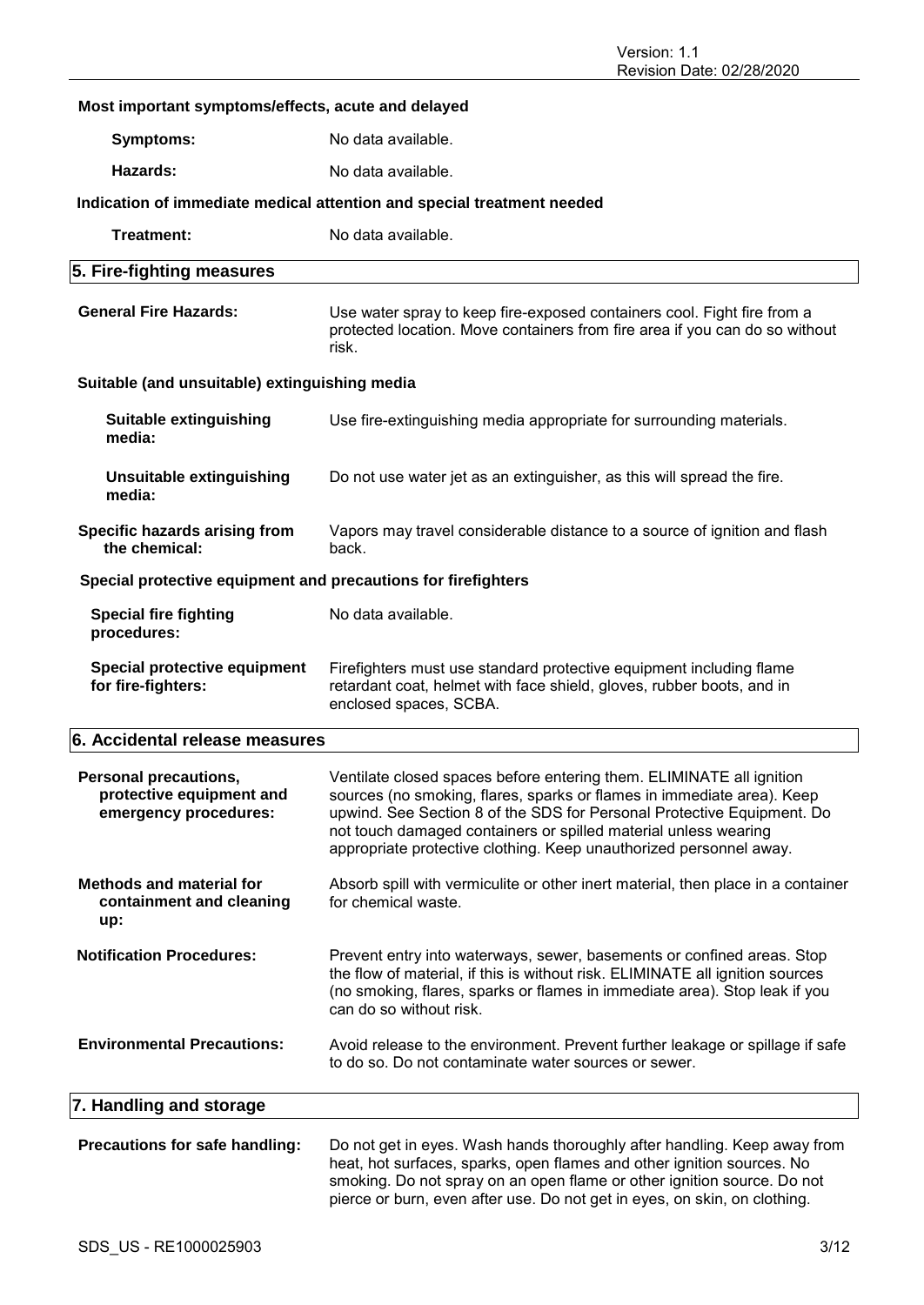#### **Conditions for safe storage, including any incompatibilities:**

Pressurized container: protect from sunlight and do not expose to temperatures exceeding 50°C. Do not pierce or burn, even after use. Store locked up. Aerosol Level 1

## **8. Exposure controls/personal protection**

## **Control Parameters**

## **Occupational Exposure Limits**

| <b>Chemical Identity</b>                                           | <b>Type</b> | <b>Exposure Limit Values</b>            | <b>Source</b>                                                                  |
|--------------------------------------------------------------------|-------------|-----------------------------------------|--------------------------------------------------------------------------------|
| Sodium hydroxide (Na(OH))                                          | Ceilina     | $2 \,\mathrm{mq/m}$ 3                   | US. ACGIH Threshold Limit Values (2008)                                        |
|                                                                    | Ceiling     | $2 \,\mathrm{mq/m}$ 3                   | US. OSHA Table Z-1-A (29 CFR 1910.1000) (1989)                                 |
|                                                                    | Ceil Time   | $2 \text{ mg/m}$                        | US. NIOSH: Pocket Guide to Chemical Hazards (2005)                             |
|                                                                    | <b>PEL</b>  | $2 \,\mathrm{mq/m}$ 3                   | US. OSHA Table Z-1 Limits for Air Contaminants (29                             |
|                                                                    |             |                                         | CFR 1910.1000) (02 2006)                                                       |
| <b>Butane</b>                                                      | <b>REL</b>  | $1,900 \,\mathrm{mq/m3}$<br>800 ppm     | US. NIOSH: Pocket Guide to Chemical Hazards (2005)                             |
|                                                                    | <b>STEL</b> | $1,000$ ppm                             | US. ACGIH Threshold Limit Values (03 2018)                                     |
|                                                                    | <b>TWA</b>  | $1,900 \,\mathrm{mq/m3}$<br>800 ppm     | US. OSHA Table Z-1-A (29 CFR 1910.1000) (1989)                                 |
| Ethanol, 2-(2-butoxyethoxy)-<br>- Inhalable fraction and<br>vapor. | <b>TWA</b>  | 10 ppm                                  | US. ACGIH Threshold Limit Values (03 2013)                                     |
| Propane                                                            | <b>REL</b>  | $1,800 \,\mathrm{mq/m3}$<br>$1,000$ ppm | US. NIOSH: Pocket Guide to Chemical Hazards (2005)                             |
|                                                                    | PEL         | $1,000$ ppm<br>1,800 mg/m3              | US. OSHA Table Z-1 Limits for Air Contaminants (29<br>CFR 1910.1000) (02 2006) |
|                                                                    | <b>TWA</b>  | $1,800 \,\mathrm{mq/m3}$<br>$1.000$ ppm | US, OSHA Table Z-1-A (29 CFR 1910, 1000) (1989)                                |

## **Appropriate Engineering**

No data available.

### **Controls**

## **Individual protection measures, such as personal protective equipment**

| <b>General information:</b>                       | Provide easy access to water supply and eye wash facilities. Good general<br>ventilation (typically 10 air changes per hour) should be used. Ventilation<br>rates should be matched to conditions. If applicable, use process<br>enclosures, local exhaust ventilation, or other engineering controls to<br>maintain airborne levels below recommended exposure limits. If exposure<br>limits have not been established, maintain airborne levels to an acceptable<br>level. |
|---------------------------------------------------|------------------------------------------------------------------------------------------------------------------------------------------------------------------------------------------------------------------------------------------------------------------------------------------------------------------------------------------------------------------------------------------------------------------------------------------------------------------------------|
| <b>Eye/face protection:</b>                       | Wear a full-face respirator, if needed. Wear safety glasses with side shields<br>(or goggles) and a face shield.                                                                                                                                                                                                                                                                                                                                                             |
| <b>Skin Protection</b><br><b>Hand Protection:</b> | No data available.                                                                                                                                                                                                                                                                                                                                                                                                                                                           |
| Other:                                            | Wear chemical-resistant gloves, footwear, and protective clothing<br>appropriate for the risk of exposure. Contact health and safety professional<br>or manufacturer for specific information.                                                                                                                                                                                                                                                                               |
| <b>Respiratory Protection:</b>                    | In case of inadequate ventilation use suitable respirator. Seek advice from<br>local supervisor.                                                                                                                                                                                                                                                                                                                                                                             |
| <b>Hygiene measures:</b>                          | Do not get in eyes. Observe good industrial hygiene practices. When using<br>do not smoke. Wash contaminated clothing before reuse. Do not get this<br>material in contact with skin. Wash hands before breaks and immediately<br>after handling the product.                                                                                                                                                                                                                |

## **9. Physical and chemical properties**

## **Appearance**

| <b>Physical state:</b> | liauid             |      |
|------------------------|--------------------|------|
| Form:                  | Spray Aerosol      |      |
| Color:                 | No data available. |      |
| Odor:                  | No data available. |      |
| SDS US - RE1000025903  |                    | 4/12 |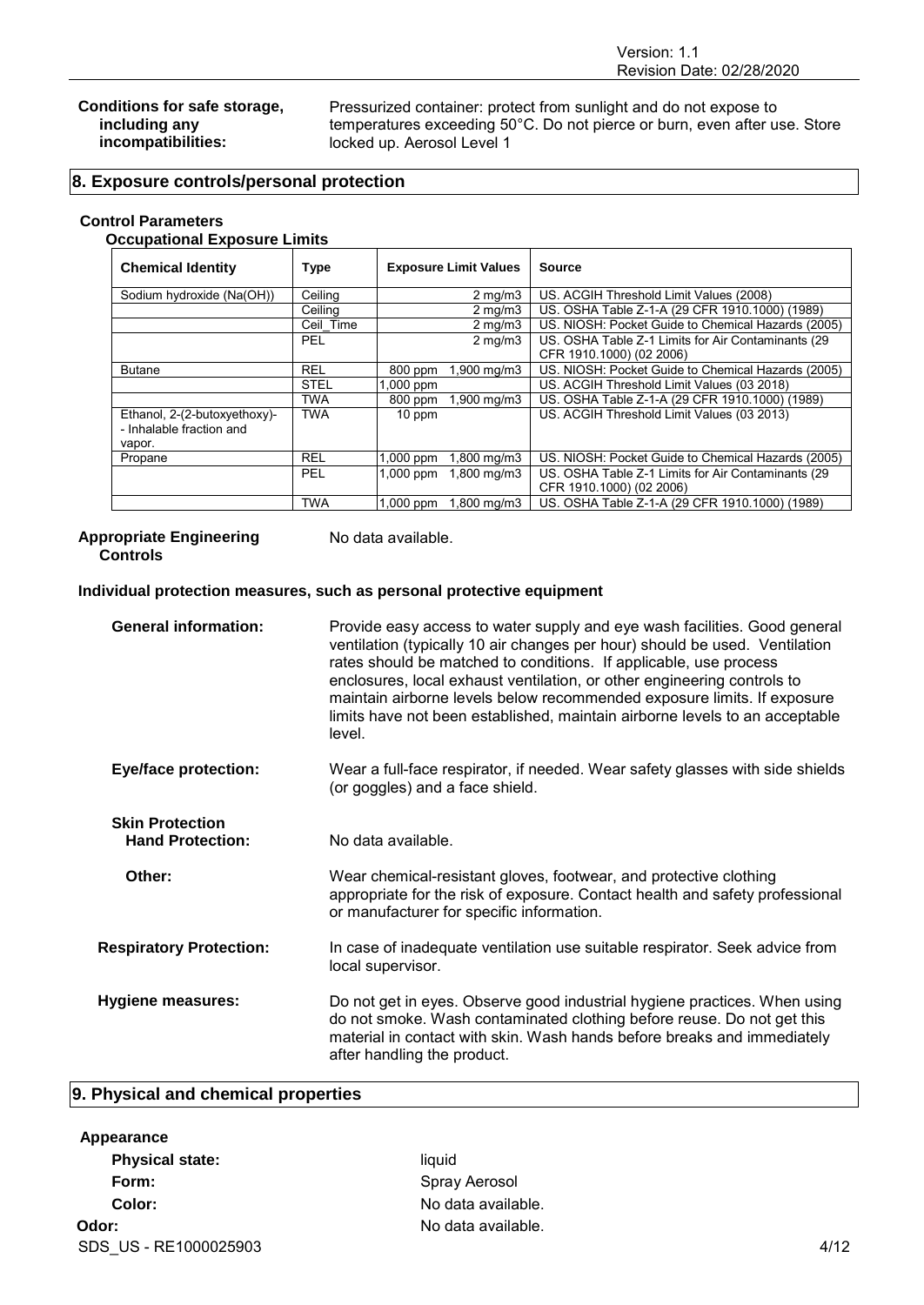| Odor threshold:                                       | No data available.             |
|-------------------------------------------------------|--------------------------------|
| pH:                                                   | No data available.             |
| <b>Melting point/freezing point:</b>                  | No data available.             |
| Initial boiling point and boiling range:              | No data available.             |
| <b>Flash Point:</b>                                   | Estimated -104.44 $^{\circ}$ C |
| <b>Evaporation rate:</b>                              | No data available.             |
| Flammability (solid, gas):                            | No data available.             |
| Upper/lower limit on flammability or explosive limits |                                |
| Flammability limit - upper (%):                       | Estimated $9.5\%$ (V)          |
| Flammability limit - lower (%):                       | Estimated $1.9\%$ (V)          |
| Explosive limit - upper (%):                          | No data available.             |
| Explosive limit - lower (%):                          | No data available.             |
| Vapor pressure:                                       | 4,619 - 5,998 hPa $(20 °C)$    |
| Vapor density:                                        | No data available.             |
| Density:                                              | No data available.             |
| <b>Relative density:</b>                              | No data available.             |
| Solubility(ies)                                       |                                |
| Solubility in water:                                  | No data available.             |
| Solubility (other):                                   | No data available.             |
| Partition coefficient (n-octanol/water):              | No data available.             |
| <b>Auto-ignition temperature:</b>                     | No data available.             |
| <b>Decomposition temperature:</b>                     | No data available.             |
| <b>Viscosity:</b>                                     | No data available.             |

## **10. Stability and reactivity**

| <b>Reactivity:</b>                                 | No data available.                          |
|----------------------------------------------------|---------------------------------------------|
| <b>Chemical Stability:</b>                         | Material is stable under normal conditions. |
| <b>Possibility of hazardous</b><br>reactions:      | No data available.                          |
| Conditions to avoid:                               | Avoid heat or contamination.                |
| <b>Incompatible Materials:</b>                     | No data available.                          |
| <b>Hazardous Decomposition</b><br><b>Products:</b> | No data available.                          |

## **11. Toxicological information**

## **Information on likely routes of exposure Indalation**: No data available.

| <b>Skin Contact:</b> | No data available. |
|----------------------|--------------------|
| Eye contact:         | No data available. |

**Ingestion:** No data available.

## **Symptoms related to the physical, chemical and toxicological characteristics**

**Skin Contact:** No data available.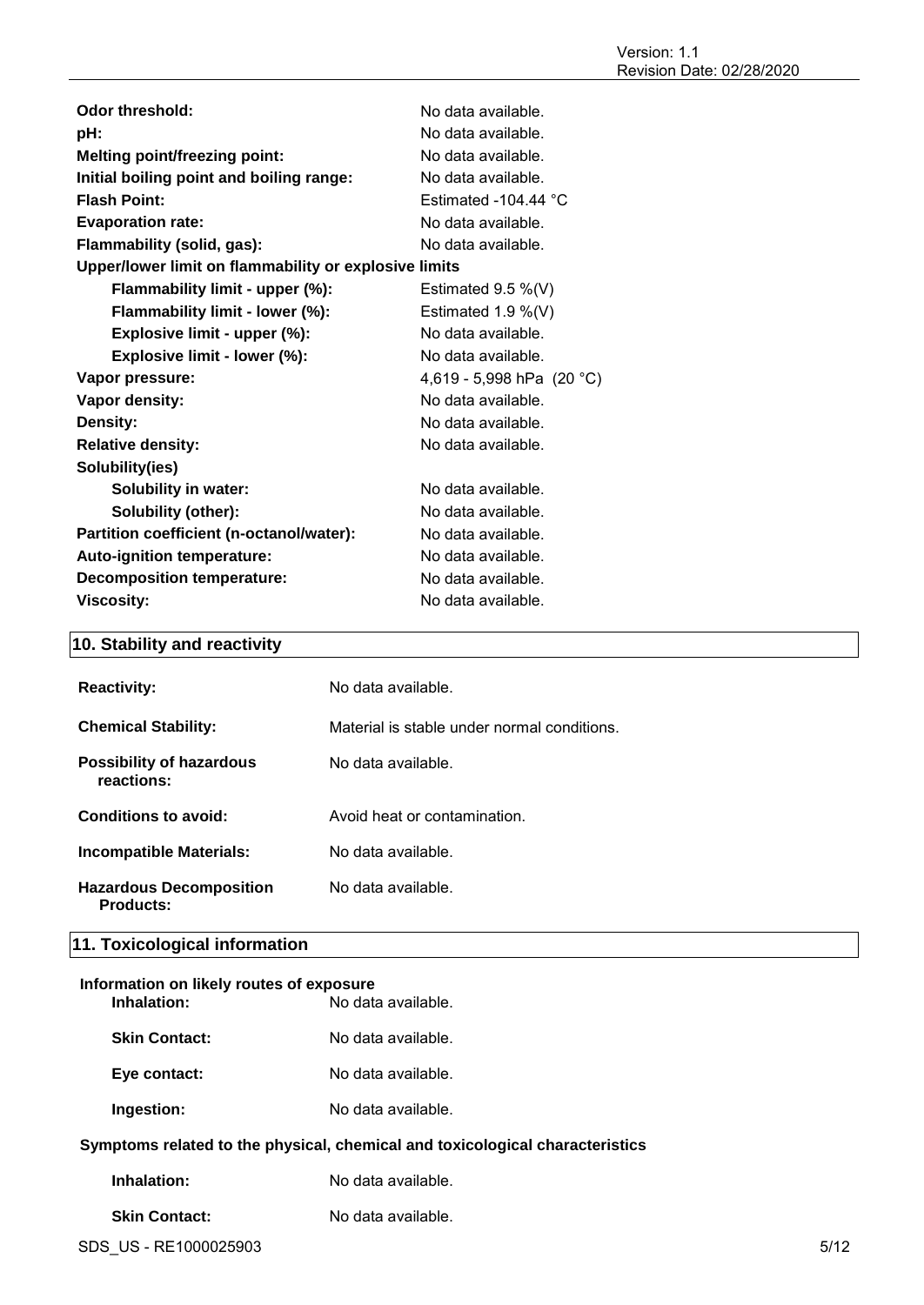Eye contact: No data available.

**Ingestion:** No data available.

## **Information on toxicological effects**

## **Acute toxicity (list all possible routes of exposure)**

| Oral<br><b>Product:</b>                                     | Not classified for acute toxicity based on available data.                                                                                                                                                                                                                                                  |
|-------------------------------------------------------------|-------------------------------------------------------------------------------------------------------------------------------------------------------------------------------------------------------------------------------------------------------------------------------------------------------------|
| Specified substance(s):<br>Ethanol, 2-(2-<br>butoxyethoxy)- | LD 50 (Mouse): 2,410 mg/kg                                                                                                                                                                                                                                                                                  |
| Alcohols, C10-16,<br>ethoxylated                            | LD 50: 500 mg/kg                                                                                                                                                                                                                                                                                            |
| <b>Dermal</b><br><b>Product:</b>                            | Not classified for acute toxicity based on available data.                                                                                                                                                                                                                                                  |
| Specified substance(s):<br>Ethanol, 2-(2-<br>butoxyethoxy)- | LD 50 (Rabbit): 2,764 mg/kg                                                                                                                                                                                                                                                                                 |
| <b>Inhalation</b><br><b>Product:</b>                        | Not classified for acute toxicity based on available data.                                                                                                                                                                                                                                                  |
| Specified substance(s):<br><b>Butane</b>                    | $LC 50:$ > 100 mg/l<br>$LC 50:$ > 100 mg/l                                                                                                                                                                                                                                                                  |
| Ethanol, 2-(2-<br>butoxyethoxy)-                            | LC 50 (Various): $>$ 20 mg/l                                                                                                                                                                                                                                                                                |
| Propane                                                     | $LC$ 50: $> 100$ mg/l<br>$LC 50:$ > 100 mg/l                                                                                                                                                                                                                                                                |
| Alcohols, C10-16,<br>ethoxylated                            | LC 50: > 100 mg/l<br>$LC 50:$ > 100 mg/l                                                                                                                                                                                                                                                                    |
| <b>Repeated dose toxicity</b><br><b>Product:</b>            | No data available.                                                                                                                                                                                                                                                                                          |
| Specified substance(s):<br><b>Butane</b>                    | LOAEL (Rat(Female, Male), Inhalation, >= 28 d): 12,000 ppm(m) Inhalation<br>Experimental result, Key study<br>NOAEL (Rat(Female, Male), Inhalation, >= 28 d): 4,000 ppm(m) Inhalation                                                                                                                       |
| Ethanol, 2-(2-<br>butoxyethoxy)-                            | Experimental result, Key study<br>NOAEL (Rat(Female, Male), Oral, 90 d): 250 mg/kg Oral Experimental<br>result, Key study<br>NOAEL (Rat(Female, Male), Dermal, 13 Weeks): > 2,000 mg/kg Dermal<br>Experimental result, Key study<br>NOAEL (Rat(Female, Male), Inhalation, 90 - 120 d): 14 ppm(m) Inhalation |
| Propane                                                     | Experimental result, Key study<br>NOAEL (Rat(Female, Male), Inhalation, >= 28 d): 4,000 ppm(m) Inhalation<br>Experimental result, Key study<br>LOAEL (Rat(Female, Male), Inhalation, >= 28 d): 12,000 ppm(m) Inhalation<br>Experimental result, Key study                                                   |
| <b>Skin Corrosion/Irritation</b><br><b>Product:</b>         | No data available.                                                                                                                                                                                                                                                                                          |
|                                                             |                                                                                                                                                                                                                                                                                                             |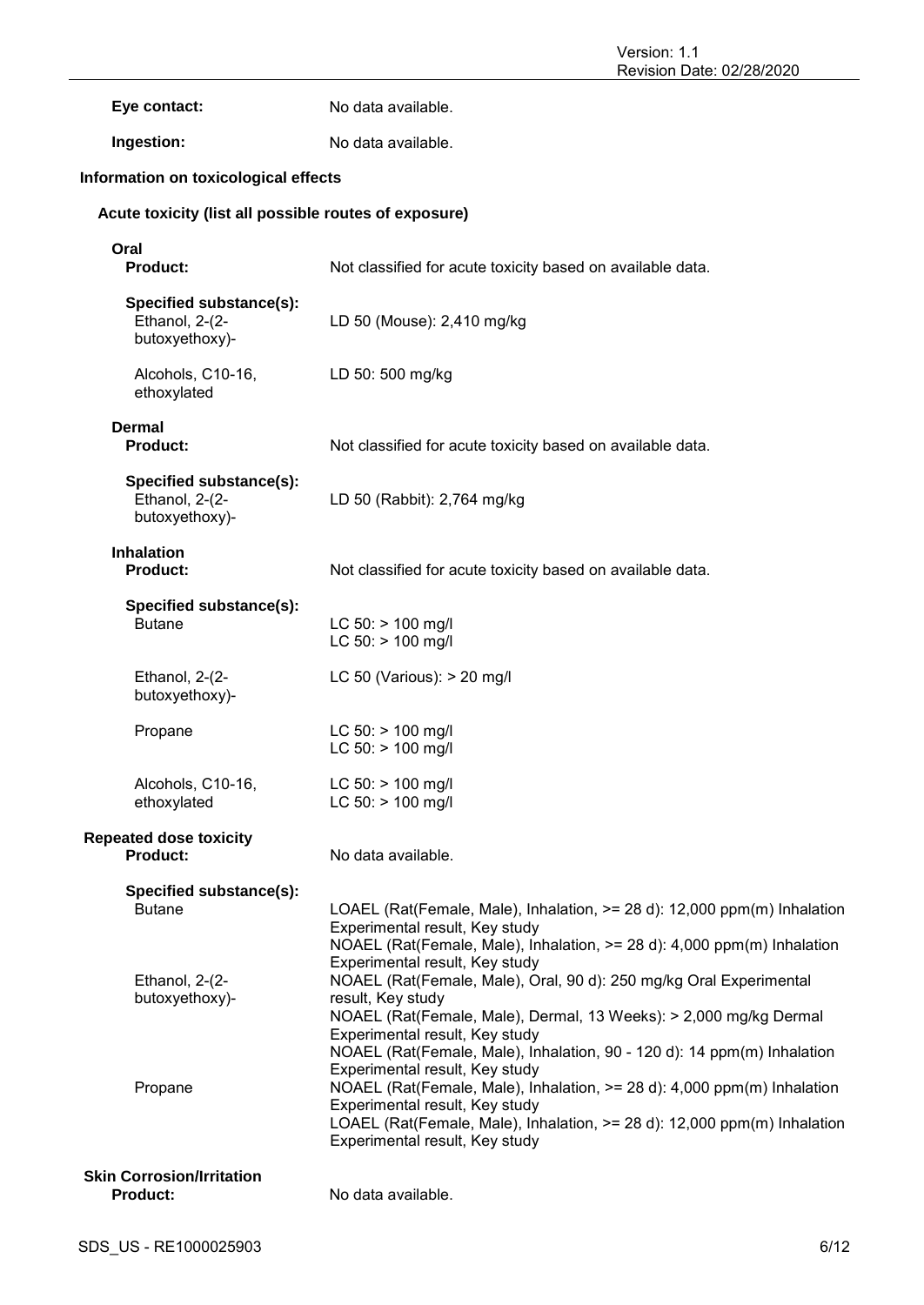| Specified substance(s):<br>Ethanol, 2-(2-<br>butoxyethoxy)-                                                  | in vivo (Rabbit): Not irritant Experimental result, Supporting study                                              |  |
|--------------------------------------------------------------------------------------------------------------|-------------------------------------------------------------------------------------------------------------------|--|
| <b>Serious Eye Damage/Eye Irritation</b><br><b>Product:</b><br>Specified substance(s):                       | No data available.                                                                                                |  |
| Sodium hydroxide<br>(Na(OH))                                                                                 | Corrosive<br>Rabbit, 2 d: 10% Sodium Hydroxide- Category 1; 0.5% Sodium Hydroxide-<br>Slightly irritating to eyes |  |
| Ethanol, 2-(2-<br>butoxyethoxy)-                                                                             | Rabbit, 24 - 72 hrs: Highly irritating                                                                            |  |
| <b>Respiratory or Skin Sensitization</b><br><b>Product:</b>                                                  | No data available.                                                                                                |  |
| Specified substance(s):<br>Ethanol, 2-(2-<br>butoxyethoxy)-                                                  | Skin sensitization:, in vivo (Guinea pig): Non sensitising                                                        |  |
| Carcinogenicity<br><b>Product:</b>                                                                           | No data available.                                                                                                |  |
| No carcinogenic components identified                                                                        | IARC Monographs on the Evaluation of Carcinogenic Risks to Humans:                                                |  |
| US. National Toxicology Program (NTP) Report on Carcinogens:<br>No carcinogenic components identified        |                                                                                                                   |  |
| US. OSHA Specifically Regulated Substances (29 CFR 1910.1001-1050):<br>No carcinogenic components identified |                                                                                                                   |  |
| <b>Germ Cell Mutagenicity</b>                                                                                |                                                                                                                   |  |
| In vitro<br><b>Product:</b>                                                                                  | No data available.                                                                                                |  |
| In vivo<br><b>Product:</b>                                                                                   | No data available.                                                                                                |  |
| <b>Reproductive toxicity</b><br>Product:                                                                     | No data available.                                                                                                |  |
| <b>Specific Target Organ Toxicity - Single Exposure</b><br><b>Product:</b>                                   | No data available.                                                                                                |  |
| <b>Specific Target Organ Toxicity - Repeated Exposure</b><br>Product:<br>No data available.                  |                                                                                                                   |  |
| <b>Aspiration Hazard</b><br><b>Product:</b>                                                                  | No data available.                                                                                                |  |
| Other effects:                                                                                               | No data available.                                                                                                |  |
| 12. Ecological information                                                                                   |                                                                                                                   |  |

## **Ecotoxicity:**

**Acute hazards to the aquatic environment:**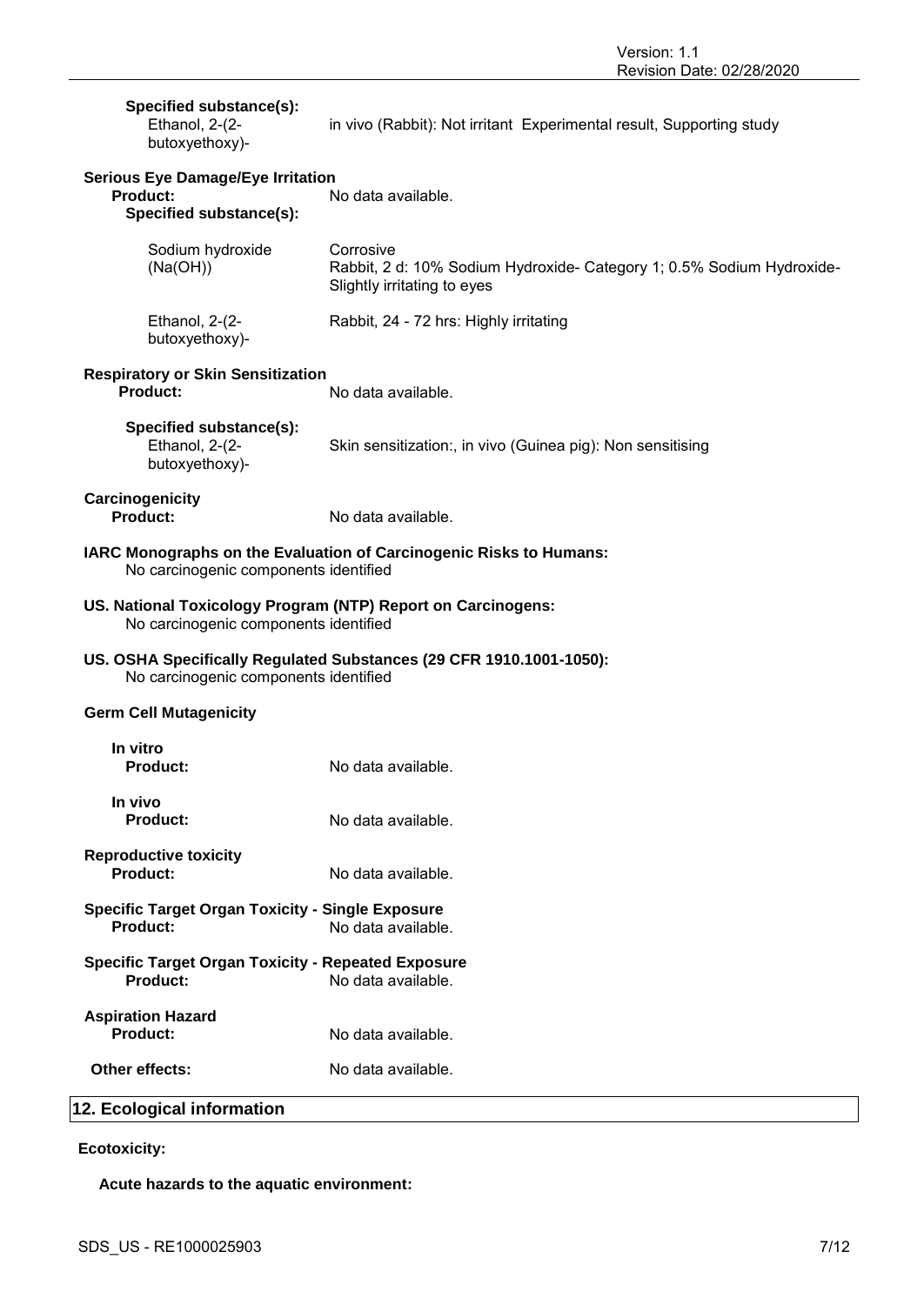| <b>Fish</b><br><b>Product:</b>                          | No data available.                                                                                                                                                        |
|---------------------------------------------------------|---------------------------------------------------------------------------------------------------------------------------------------------------------------------------|
| Specified substance(s):<br>Sodium hydroxide<br>(Na(OH)) | LC 50 (Western mosquitofish (Gambusia affinis), 96 h): 125 mg/l Mortality<br>LC 50 (Gambusia affinis, 96 h): < 180 mg/l Experimental result, Supporting<br>study          |
| <b>Butane</b>                                           | LC 50 (Various, 96 h): 147.54 mg/l QSAR QSAR, Key study                                                                                                                   |
| Ethanol, 2-(2-<br>butoxyethoxy)-                        | LC 50 (Lepomis macrochirus, 96 h): 1,300 mg/l Experimental result, Key<br>study<br>LC 50 (Pimephales promelas, 96 h): 2,400 mg/l Experimental result,<br>Supporting study |
| Propane                                                 | LC 50 (Various, 96 h): 147.54 mg/l QSAR QSAR, Key study                                                                                                                   |
| <b>Aquatic Invertebrates</b><br>Product:                | No data available.                                                                                                                                                        |
| Specified substance(s):<br>Sodium hydroxide<br>(Na(OH)) | EC 50 (Water flea (Ceriodaphnia dubia), 48 h): 34.59 - 47.13 mg/l<br>Intoxication                                                                                         |
| <b>Butane</b>                                           | LC 50 (Daphnia sp., 48 h): 69.43 mg/l QSAR QSAR, Key study                                                                                                                |
| Ethanol, 2-(2-<br>butoxyethoxy)-                        | LC 50 (Daphnia magna, 48 h): +/- 1,743 mg/l QSAR QSAR, Supporting<br>study                                                                                                |
| Alcohols, C10-16,<br>ethoxylated                        | EC 50 (48 h): < 1 mg/l Estimated                                                                                                                                          |
| Chronic hazards to the aquatic environment:             |                                                                                                                                                                           |
| <b>Fish</b><br>Product:                                 | No data available.                                                                                                                                                        |
| <b>Aquatic Invertebrates</b><br>Product:                | No data available.                                                                                                                                                        |
| <b>Toxicity to Aquatic Plants</b><br><b>Product:</b>    | No data available.                                                                                                                                                        |
| <b>Persistence and Degradability</b>                    |                                                                                                                                                                           |
| <b>Biodegradation</b><br><b>Product:</b>                | No data available.                                                                                                                                                        |
| Specified substance(s):<br><b>Butane</b>                | 100 % (385.5 h) Detected in water. Experimental result, Key study                                                                                                         |
| Ethanol, 2-(2-<br>butoxyethoxy)-                        | 85 % (28 d) Detected in water. Experimental result, Key study                                                                                                             |
| Propane                                                 | 100 % (385.5 h) Detected in water. Experimental result, Key study                                                                                                         |

50 % (3.19 d) Detected in water. QSAR, Weight of Evidence study

**Product:** No data available.

**Product:** No data available.

**BOD/COD Ratio**

**Bioaccumulative potential**

| SDS US - RE1000025903 | 8/12 |
|-----------------------|------|
|                       |      |

**Bioconcentration Factor (BCF)**<br>Product: N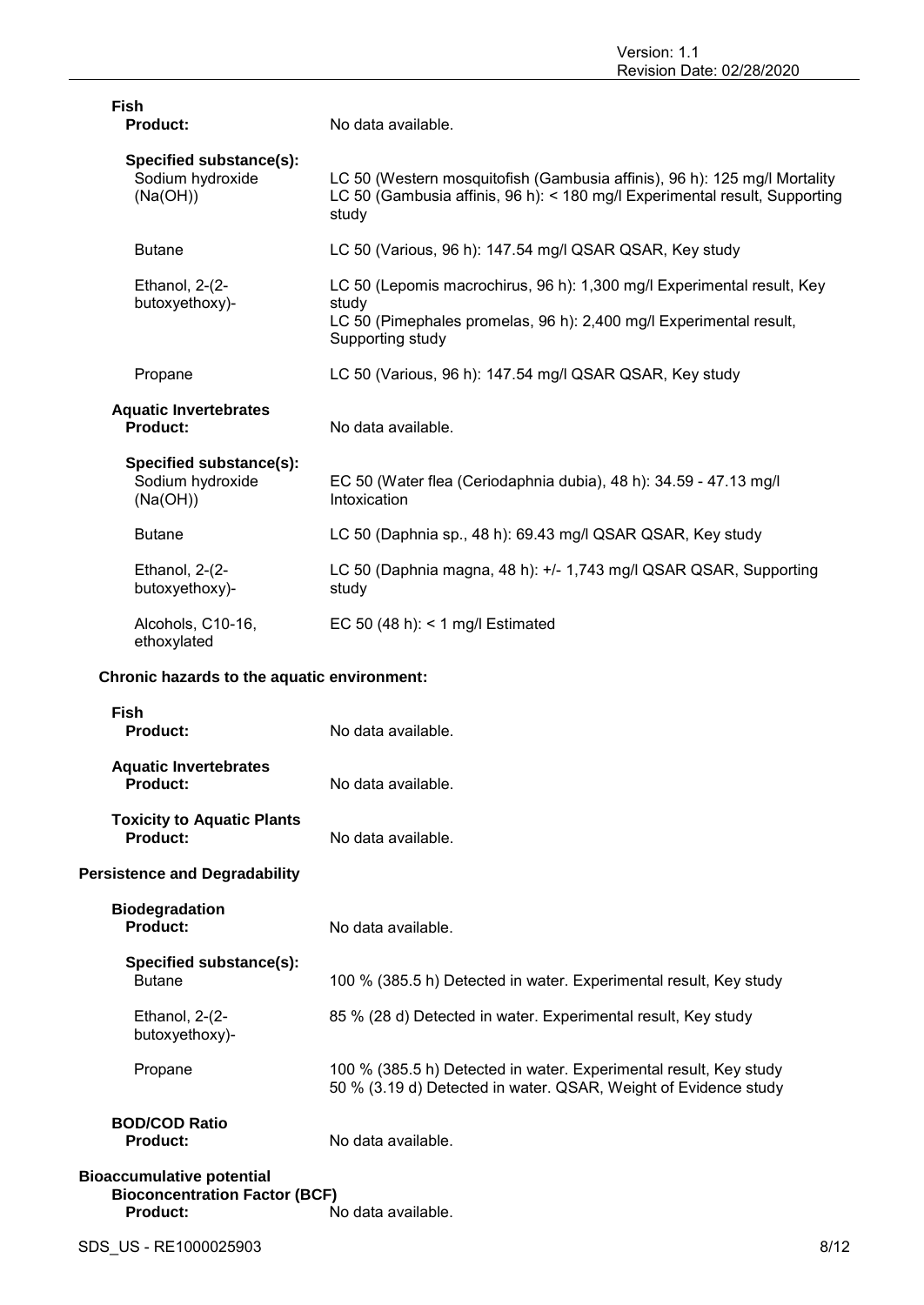| Partition Coefficient n-octanol / water (log Kow)<br><b>Product:</b> | No data available.                                                                     |  |
|----------------------------------------------------------------------|----------------------------------------------------------------------------------------|--|
| Specified substance(s):<br>Alcohols, C10-16,<br>ethoxylated          | Log Kow: 4.1 (estimated)                                                               |  |
| <b>Mobility in soil:</b>                                             | No data available.                                                                     |  |
| Known or predicted distribution to environmental compartments        |                                                                                        |  |
| Sodium hydroxide (Na(OH))                                            | No data available.                                                                     |  |
| <b>Butane</b>                                                        | No data available.                                                                     |  |
| Ethanol, 2-(2-butoxyethoxy)-                                         | No data available.                                                                     |  |
| Propane                                                              | No data available.                                                                     |  |
| Alcohols, C10-16, ethoxylated                                        | No data available.                                                                     |  |
| Other adverse effects:                                               | Harmful to aquatic organisms.                                                          |  |
| 13. Disposal considerations                                          |                                                                                        |  |
| <b>Disposal instructions:</b>                                        | Discharge, treatment, or disposal may be subject to national, state, or local<br>laws. |  |
| <b>Contaminated Packaging:</b>                                       | No data available.                                                                     |  |

## **14. Transport information**

## **DOT**

|             | UN Number:<br><b>UN Proper Shipping Name:</b><br>Transport Hazard Class(es)<br>Class:<br>Subsidiary Risk:<br>Label(s)<br>Packing Group:<br>Marine Pollutant:                                               | <b>UN 1950</b><br>Aerosols, Flammable, Corrosive<br>2.1<br>8<br>2.1, 8<br>No                                |
|-------------|------------------------------------------------------------------------------------------------------------------------------------------------------------------------------------------------------------|-------------------------------------------------------------------------------------------------------------|
|             | <b>Environmental Hazards:</b><br><b>Marine Pollutant</b>                                                                                                                                                   | No<br>No                                                                                                    |
|             | Special precautions for user:                                                                                                                                                                              | Not regulated.                                                                                              |
| <b>IMDG</b> | UN Number:<br><b>UN Proper Shipping Name:</b><br>Transport Hazard Class(es)<br>Class:<br><b>Subsidiary Risk:</b><br>Label(s)<br>$EmS$ No.:<br>Packing Group:<br>Fnvironmental Hazards:<br>Marine Pollutant | <b>UN 1950</b><br>Aerosols, Flammable, Corrosive<br>$\overline{c}$<br>8<br>2.1, 8<br>$F-D, S-U$<br>No<br>No |
|             | Special precautions for user:                                                                                                                                                                              | Not regulated.                                                                                              |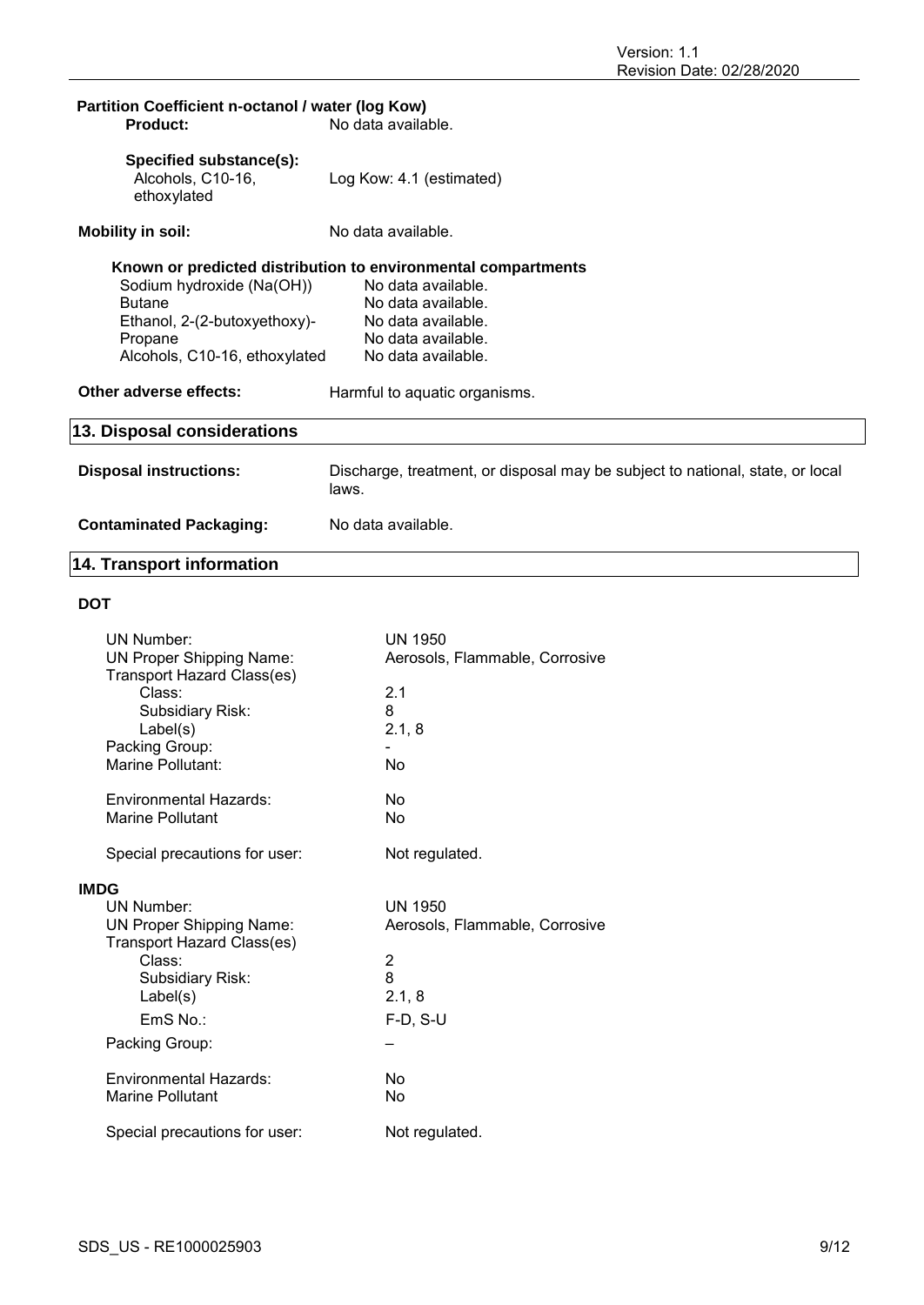| <b>IATA</b>                   |                                                                                        |
|-------------------------------|----------------------------------------------------------------------------------------|
| UN Number:                    | <b>UN 1950</b>                                                                         |
| Proper Shipping Name:         | Aerosols, Flammable, corrosive, containing substances in Class 8,<br>Packing Group III |
| Transport Hazard Class(es):   |                                                                                        |
| Class:                        | 2.1                                                                                    |
| Label(s)                      | 2.1, 8                                                                                 |
| Subsidiary Risk:              | 8                                                                                      |
| Packing Group:                | -                                                                                      |
| Environmental Hazards:        | No.                                                                                    |
| Marine Pollutant              | No.                                                                                    |
| Special precautions for user: | Not regulated.                                                                         |
| Cargo aircraft only:          | Allowed.                                                                               |

## **15. Regulatory information**

#### **US Federal Regulations**

**Restrictions on use:** Not known.

### **TSCA Section 12(b) Export Notification (40 CFR 707, Subpt. D) US. OSHA Specifically Regulated Substances (29 CFR 1910.1001-1050)** None present or none present in regulated quantities.

## **CERCLA Hazardous Substance List (40 CFR 302.4):**

| <b>Chemical Identity</b> | Reportable quantity |
|--------------------------|---------------------|
| Sodium hydroxide         | Ibs. 1000           |
| (Na(OH))                 |                     |
| <b>Butane</b>            | Ibs. 100            |
| Propane                  | Ibs. 100            |

## **Superfund Amendments and Reauthorization Act of 1986 (SARA)**

### **Hazard categories**

Fire Hazard Immediate (Acute) Health Hazards Flammable aerosol Skin Corrosion/Irritation Serious Eye Damage/Eye Irritation

#### **SARA 302 Extremely Hazardous Substance**

None present or none present in regulated quantities.

## **SARA 304 Emergency Release Notification**

| <b>Chemical Identity</b>     | <b>Reportable quantity</b> |
|------------------------------|----------------------------|
| Sodium hydroxide (Na(OH))    | lbs. 1000                  |
| <b>Butane</b>                | Ibs. 100                   |
| Ethanol, 2-(2-butoxyethoxy)- |                            |
| Propane                      | Ibs. 100                   |

## **SARA 311/312 Hazardous Chemical**

| <b>Chemical Identity</b>      | <b>Threshold Planning Quantity</b> |
|-------------------------------|------------------------------------|
| Sodium hydroxide (Na(OH))     | 10000 lbs                          |
| <b>Butane</b>                 | 10000 lbs                          |
| Ethanol, 2-(2-butoxyethoxy)-  | 10000 lbs                          |
| Propane                       | 10000 lbs                          |
| Alcohols, C10-16, ethoxylated | 10000 lbs                          |
|                               |                                    |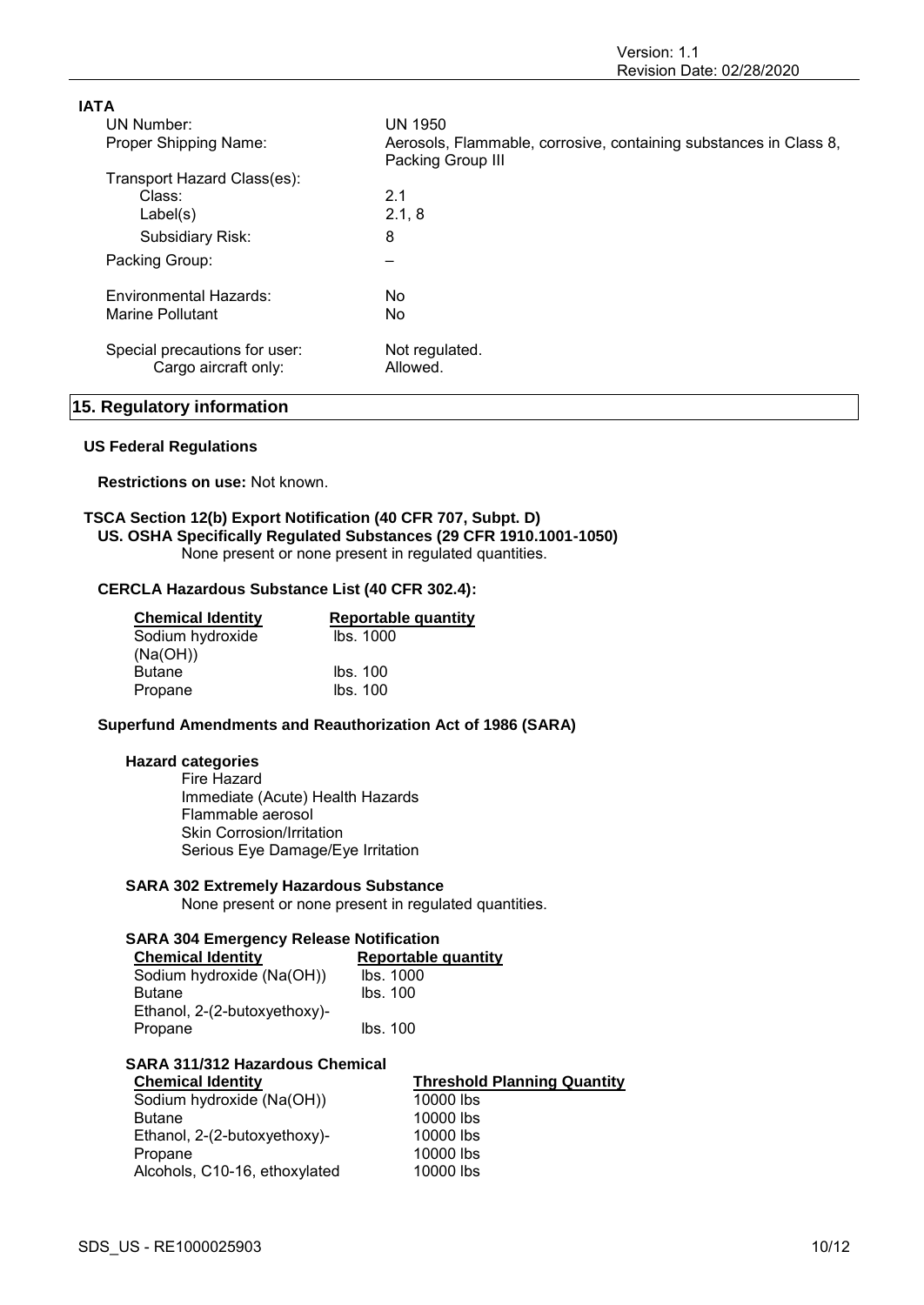## **SARA 313 (TRI Reporting)**

**Chemical Identity** Ethanol, 2-(2 butoxyethoxy)-

**Reporting threshold for other users** N230 lbs N230 lbs.

**Reporting threshold for manufacturing and processing**

## **Clean Air Act (CAA) Section 112(r) Accidental Release Prevention (40 CFR 68.130):**

## **Clean Water Act Section 311 Hazardous Substances (40 CFR 117.3) US State Regulations**

## **US. California Proposition 65**

No ingredient requiring a warning under CA Prop 65.

## **US. New Jersey Worker and Community Right-to-Know Act Chemical Identity**

Sodium hydroxide (Na(OH)) Butane Ethanol, 2-(2-butoxyethoxy)- Propane

## **US. Massachusetts RTK - Substance List Chemical Identity**

Glycine, N,N-bis(carboxymethyl)-, sodium salt (1:3)

## **US. Pennsylvania RTK - Hazardous Substances**

**Chemical Identity** Sodium hydroxide (Na(OH)) Butane Ethanol, 2-(2-butoxyethoxy)- Propane

## **US. Rhode Island RTK**

No ingredient regulated by RI Right-to-Know Law present.

## **International regulations**

**Montreal protocol** Not applicable

### **Stockholm convention** Not applicable

**Rotterdam convention** Not applicable

**Kyoto protocol** Not applicable